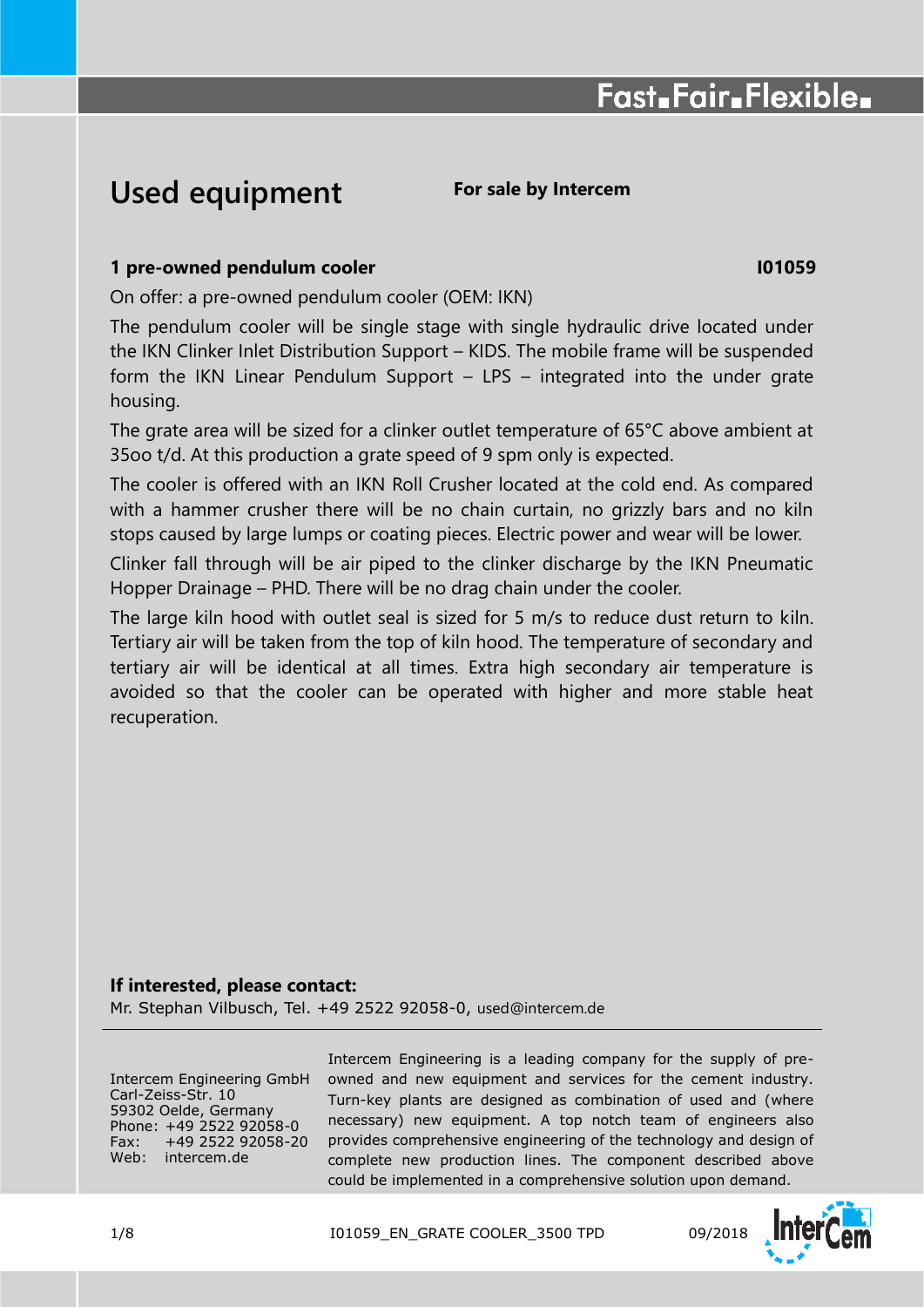#### Technical specification:

- Supplier: IKN
- 
- Cooler size:
	-
	-
- Aerated surface:  $80.3 \text{ m}^2$
- Clinker load: 43,6 t/m²,d
- Installed cooling air:  $2,00 \text{ Nm}^3/\text{kg}_\text{cl}$
- No. of new fans: 8 pcs.
- 
- 
- 
- Vent air volume at upset: 399.240 m<sup>3</sup>/h at 300 °C
- Frequency: 50 Hz

Cooling interval: 1400 °C / 65 °C above ambient (P-2)

o Fixed inlet: 3,8 m x 7 rows, sloped: 15° o Pendulum section: 3,8 m x 59 rows, sloped: 2° Tertiary air: taken from kiln hood Crusher: Crusher: Roll crusher

Clinker discharge: pneumatic hopper drainage PHD



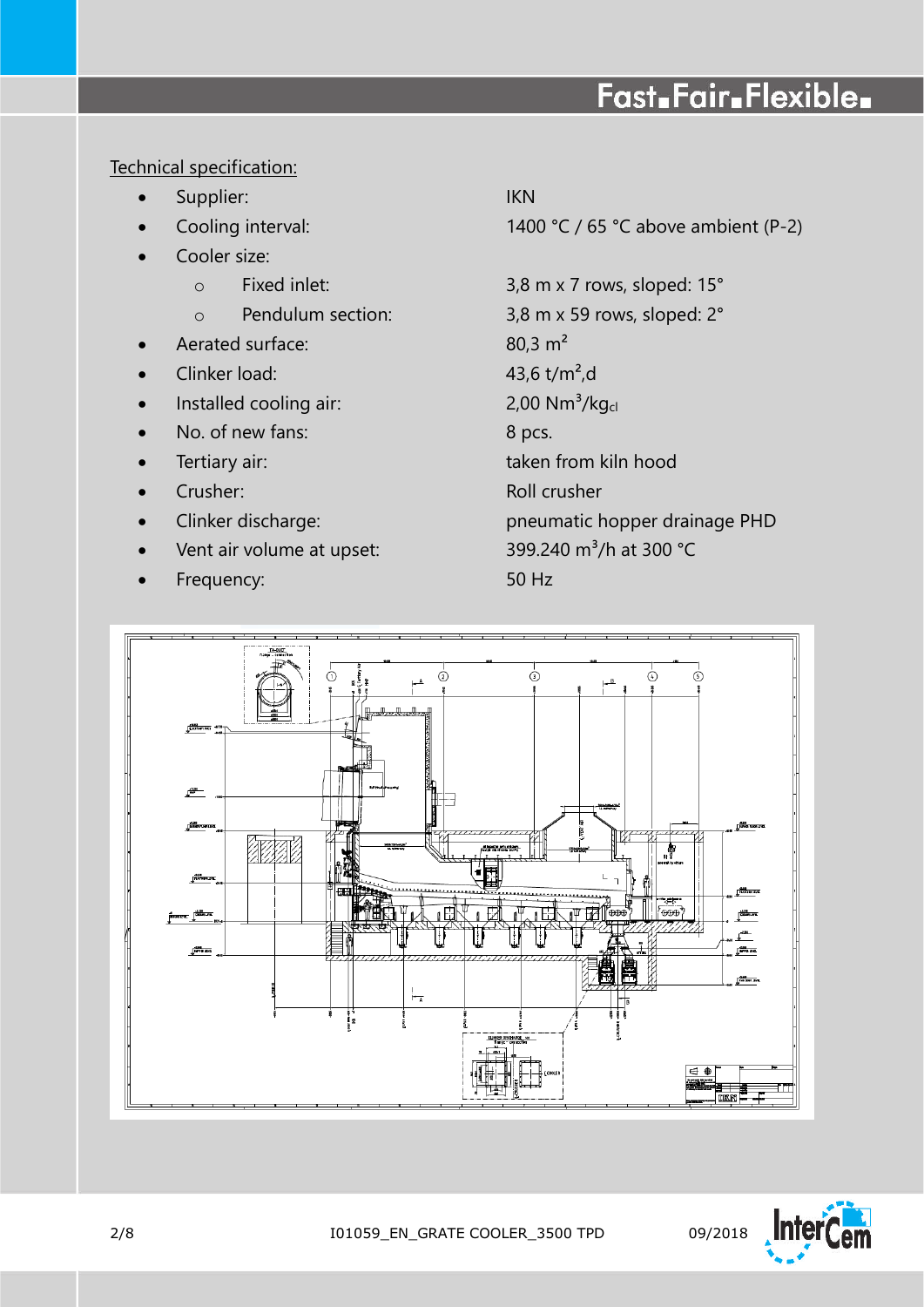#### **Scope of supplies:**

| Pos.           | Qty.           | <b>Description</b>                                                                                                                                                        | <b>Supply</b> | <b>Local</b> |
|----------------|----------------|---------------------------------------------------------------------------------------------------------------------------------------------------------------------------|---------------|--------------|
|                | $\mathbf{I}$   |                                                                                                                                                                           | [kg]          | [kg]         |
| $\mathbf{1}$   |                | <b>Grate system</b>                                                                                                                                                       |               |              |
| 1.1            | 91             | COANDA nozzles 402D/403D, permeable for air and<br>not for clinker, 428 x 150 x 75 mm, material: 1.4837<br>(25 Cr, 12 Ni)                                                 | 1.259         |              |
| 1.2            | 84             | key nozzles with grooves 402D/403D, permeable for<br>air and not for clinker, $428 \times 150 \times 75$ mm, material:<br>1.4837 (25 Cr, 12 Ni)                           | 1.162         |              |
| 1.3            | $\overline{7}$ | air beams, material: 1.0570                                                                                                                                               | 3.616         |              |
| 1.4            | $\mathbf{1}$   | set of accessories like bolts, pull rods, lock nuts,                                                                                                                      | 269           |              |
| 1.5            | 1121           | COANDA nozzles 490, permeable for air and not for<br>clinker, 428 x 200 x 75 mm, material: blades: High<br>chrome, 50 HRC                                                 | 20.490        |              |
| 1.6            |                | permanent side boards with ceramic seal and wear<br>boards, materials: side boards 1.4825 (18 Cr, 8 Ni),<br>wear boards: Low chrome, 50 HRC                               | 1.304         |              |
| 1.7            |                | high wear resistant spacers, horizontal hooks, lock<br>plates, lock bolts, bolts, nuts, flat and round ceramic<br>seal, stainless electrodes, all with sufficient surplus | 956           |              |
| 1.8            | 19             | movable air beams, machined                                                                                                                                               | 9.127         |              |
|                | 40             | fixed air beams; material: 1.0570                                                                                                                                         | 18.907        |              |
|                | 59             | Sets slide gates for flow adjustment included                                                                                                                             |               |              |
| $\overline{2}$ |                | <b>Supporting Structure</b>                                                                                                                                               |               |              |
| 2.1            | $\overline{2}$ | Fixed side rails with adjustable saddles and supports                                                                                                                     |               | 6.362        |
|                | $\mathbf{1}$   | Fixed center rail with adjustable saddle and supports                                                                                                                     |               | 3.181        |
|                |                | set of accessories like bolts and nuts                                                                                                                                    | 2.301         |              |
| 2.2            | $\mathbf{1}$   | mobile frame with transverse beams, saddles and<br>alignment beams                                                                                                        | 16.777        |              |
| 2.3            | $\mathbf{1}$   | Yoke for hydraulic cylinder                                                                                                                                               | 1.269         |              |
|                | $\mathbf{1}$   | Fork flanges for hydraulic cylinder; all items heat<br>treated, machined, material: 1.0570                                                                                | 732           |              |
|                |                | support for hydraulic cylinder                                                                                                                                            | 761           |              |
|                | 4              | 4 quide roller for mobile frame                                                                                                                                           | 105           |              |
|                |                | box with 2 membranes                                                                                                                                                      | 83            |              |
| 2.4            | 8              | Stand LPS pendulum supports with pendulum straps,<br>suitable for pre-erection of entire cooler                                                                           | 4.731         |              |
| 3 <sup>1</sup> |                | <b>Air Ducts and Seals</b>                                                                                                                                                |               |              |
| 3.1            |                | pressure ducts with Y-distributor, steel plate 3 mm,<br>individual ducts to air beams left side and right side                                                            |               | 2.850        |

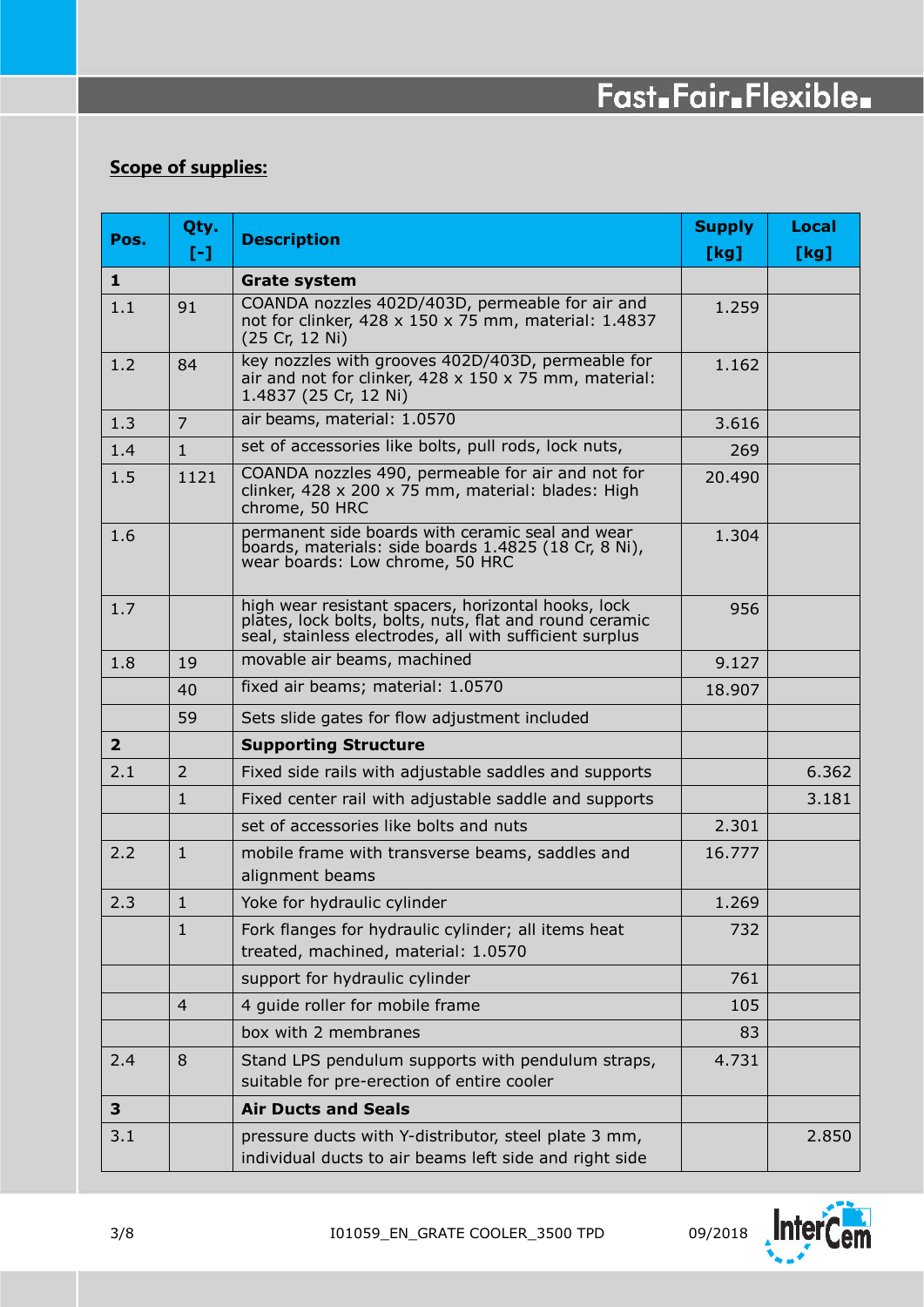| Pos.                    | Qty.<br>$[-]$  | <b>Description</b>                                                                                                                      | <b>Supply</b><br>[kg] | Local<br>[kg] |
|-------------------------|----------------|-----------------------------------------------------------------------------------------------------------------------------------------|-----------------------|---------------|
| 3.2                     | $\overline{2}$ | flaps for the first 1 air beam to partially reduce flow                                                                                 |                       | 26            |
|                         |                | side sealing of the fixed inlet                                                                                                         |                       | 520           |
| 3.3                     |                | Pressure ducts between fans and compartments                                                                                            |                       | 4.660         |
| 3.4                     |                | Side seal and support against refractory                                                                                                |                       | 2.650         |
| $\overline{\mathbf{4}}$ |                | <b>Grate Drive</b>                                                                                                                      |                       |               |
| 4.1                     | $\mathbf{1}$   | Hydraulic cylinder with 2 flexible joints, strokes per<br>minute: 9 expected, 16 max., integrated 4/3<br>directional proportional valve | 556                   |               |
|                         | $\mathbf{1}$   | Set of pressure accumulators                                                                                                            | 516                   |               |
| 4.2                     |                | Hydraulic power pack with 2 sets of hydraulic pumps,<br>one set as standby, 133 1/min, 55 kW, 400 V, 50 Hz                              | 1.119                 |               |
|                         |                | Oil cooling by water                                                                                                                    | 30                    |               |
|                         |                | Filter unit and a set of small parts                                                                                                    | 554                   |               |
|                         |                | Pump support and flexible coupling                                                                                                      | 200                   |               |
| 4.3                     |                | Oil tank with temperature and level transducer                                                                                          | 1.259                 |               |
| 4.4                     |                | High pressure hoses for cylinder and power pack                                                                                         | 50                    |               |
|                         |                | approx. 24 m hydraulic piping, 300 bar                                                                                                  | 696                   |               |
|                         | $\mathbf{1}$   | Set of supports for hydraulic piping                                                                                                    |                       | 300           |
| 4.5                     |                | Tube flaring tool for clean connection of hydraulic<br>pipes                                                                            | 57                    |               |
| 5                       |                | Fans                                                                                                                                    |                       |               |
|                         |                | Cooling air fans with motors, 400 V, 50 Hz;                                                                                             |                       |               |
|                         |                | Fans $# 5.1 - #5.5$ with inlet vane dampers                                                                                             |                       |               |
|                         |                | Fans $# 5.6 - # 5.8$ with frequency converters<br>$\bullet$                                                                             |                       |               |
|                         |                | Direct drive, impeller mounted an motor shaft<br>$\bullet$                                                                              |                       |               |
|                         |                | Pillow block bearings for a rated life of 50.000 h<br>$\bullet$                                                                         |                       |               |
|                         |                | Calibrated inlet nozzle for piezo measurement<br>$\bullet$<br>of air flow                                                               |                       |               |
|                         |                | Intake silencer for 85 dB(A) 1 m away with<br>support                                                                                   |                       |               |
|                         |                | Ambient temperature 20°C, site elevation 600<br>masl;                                                                                   |                       |               |
|                         |                | For following volumes and static pressures at<br>fan outlets                                                                            |                       |               |
| 5.1                     | $\mathbf{1}$   | 3 rows 4,5 m3/s<br>9,0 kPa<br>55/75 kW                                                                                                  |                       | 2.088         |

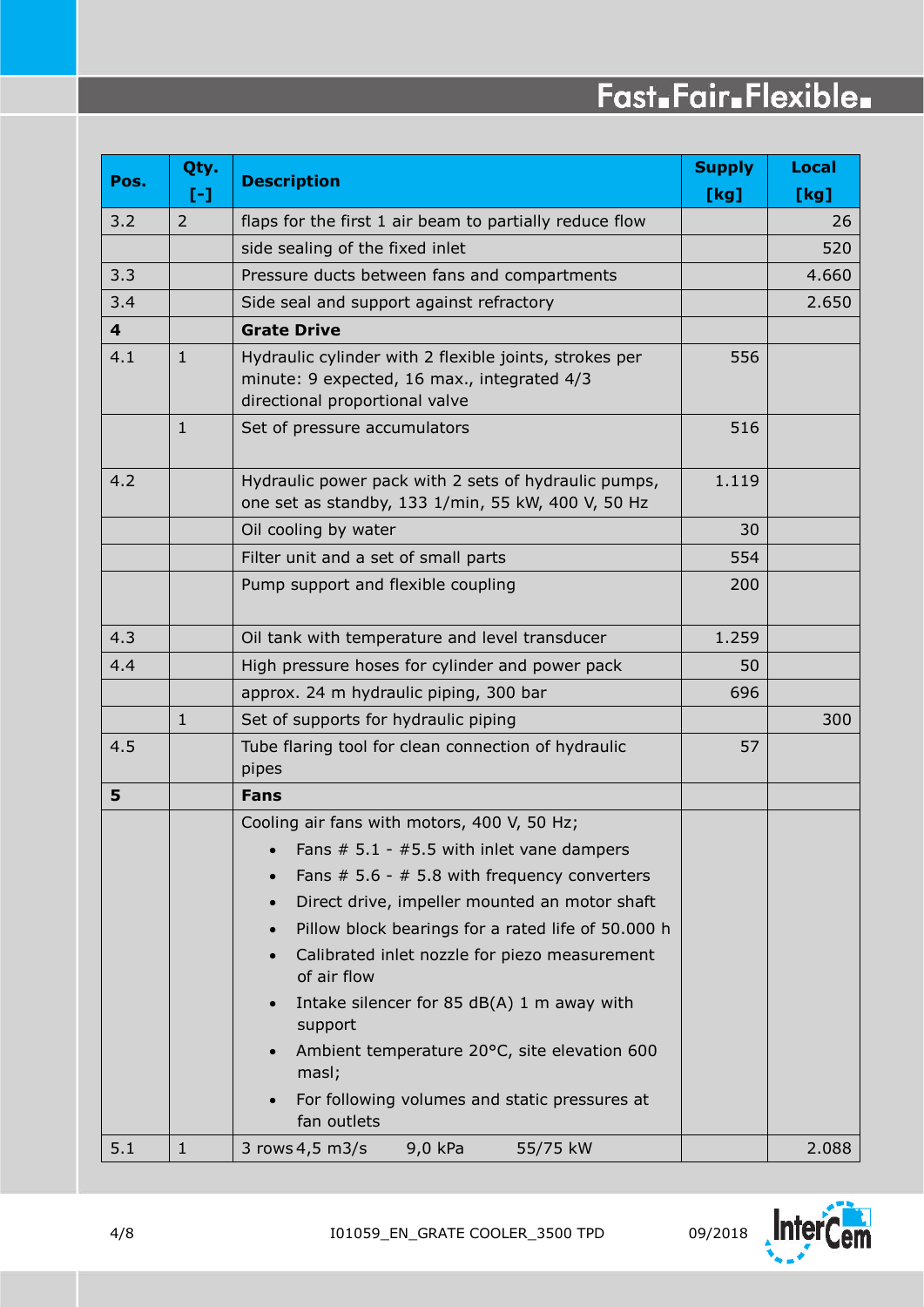| Pos.                    | Qty.<br>$\left[-\right]$ | <b>Description</b>                                                                                                                           | <b>Supply</b><br>[kg] | <b>Local</b><br>[kg] |
|-------------------------|--------------------------|----------------------------------------------------------------------------------------------------------------------------------------------|-----------------------|----------------------|
| 5.2                     | $\mathbf{1}$             | 4 rows 4,7 m3/s<br>8,9 kPa<br>55/75 kW                                                                                                       |                       | 2.111                |
| 5.3                     | $\mathbf{1}$             | 4 rows 4,7 m3/s<br>8,9 kPa<br>55/75 kW                                                                                                       |                       | 2.111                |
| 5.4                     | $\mathbf{1}$             | 5,4 kPa<br>9 rows 13,6 m3/s<br>102/110 kW                                                                                                    |                       | 4.593                |
| 5.5                     | $\mathbf{1}$             | 9 rows 13,1 m3/s<br>$5,1$ kPa<br>94/110 kW                                                                                                   |                       | 4.473                |
| 5.6                     | $\mathbf{1}$             | 12 rows 16,7 m3/s 4,8 kPa<br>113/132 kW                                                                                                      |                       | 6.072                |
| 5.7                     | $\mathbf{1}$             | 15 rows 19,8 m3/s 4,4 kPa<br>124/132 kW                                                                                                      |                       | 6.914                |
| 5.8                     | $\mathbf{1}$             | 14 rows 17,4 m3/s 4,1 kPa<br>102/110 kW                                                                                                      |                       | 5.951                |
| total                   | 8                        | 66 rows 94,4 m3/s<br>700/819 kW                                                                                                              |                       |                      |
|                         |                          | Fan volumes are 2,00 nm3/kg with 0,05 nm3/kg<br>reserve over flow requirement of P-2. Fan pressures<br>are with 5% reserve.                  |                       |                      |
| 6                       |                          | <b>Air Cannons</b>                                                                                                                           |                       |                      |
| 6.1                     | $\overline{2}$           | Side air cannons DN 100 with stainless nozzles, 100<br>liter tanks,<br>1 central air cannon DN 150 with stainless nozzle, 100<br>liter tank, | 573                   |                      |
|                         |                          | tanks with pressure relief valve,                                                                                                            |                       |                      |
|                         |                          | 3/2 directional valves and maintenance unit                                                                                                  |                       |                      |
| 6.2                     |                          | Additional stainless nozzles for quick relocation of<br>tanks:                                                                               |                       |                      |
|                         | $\overline{2}$           | For the side cannons<br>$\bullet$                                                                                                            | 129                   |                      |
|                         | $\overline{2}$           | For the central cannon<br>$\bullet$                                                                                                          | 152                   |                      |
| 6.3                     | $\overline{2}$           | seal cannons DN 40 with stainless nozzles and 8 liter<br>tanks for clinker hoppers under the kiln outlet seal                                | 49                    |                      |
| 6.4                     |                          | compressed air of 19 m <sup>3</sup> /h at min. 6 bars                                                                                        |                       | local                |
| $\overline{\mathbf{z}}$ |                          | <b>Cooler Housing</b>                                                                                                                        |                       |                      |
| 7.1                     |                          | Welded under grate housing 5 mm with stiffeners                                                                                              |                       | 22.950               |
|                         | $\overline{4}$           | Compartment walls                                                                                                                            |                       | 1.540                |
|                         |                          | Large entry ports for each chamber, open/closed<br>indicated by proximity switches                                                           | 552                   |                      |
|                         | 5                        | Lamps & windows                                                                                                                              | 47                    |                      |
| 7.2                     |                          | Welded upper housing 5 mm with stiffeners;                                                                                                   |                       | 21.960               |
|                         | $\mathbf{1}$             | Large entry ports approx. 800 x 1400 mm,<br>open/closed indicated by proximity switches                                                      | 520                   |                      |
|                         | $\overline{4}$           | Inspection ports                                                                                                                             | 169                   |                      |
|                         | $\mathbf{1}$             | Double door above crusher, open/closed indicated by                                                                                          |                       | 520                  |

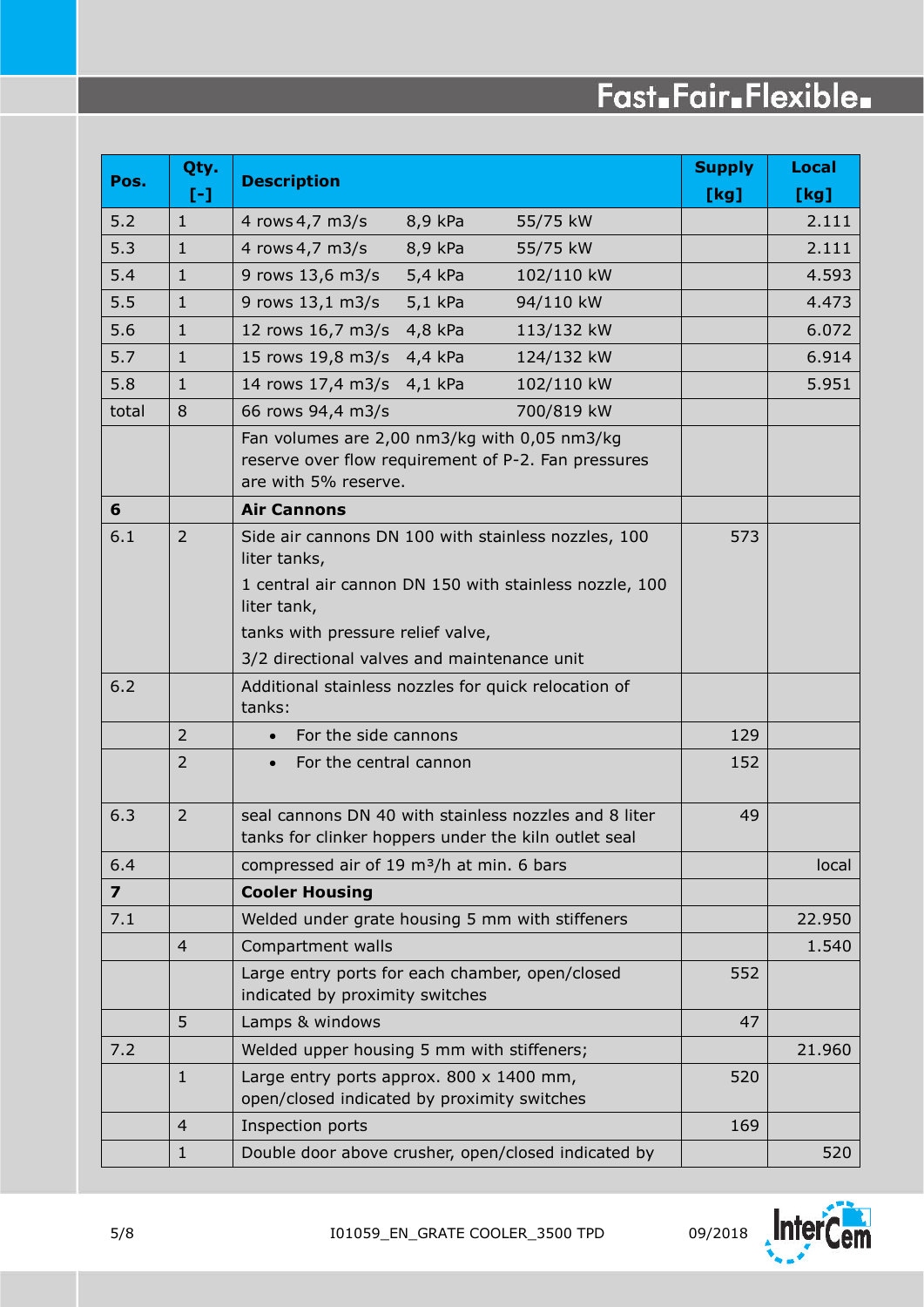| Pos.  | Qty.<br>$[-]$  | <b>Description</b>                                                                                              | <b>Supply</b><br>[kg] | Local<br>[kg] |
|-------|----------------|-----------------------------------------------------------------------------------------------------------------|-----------------------|---------------|
|       |                | proximity switch                                                                                                |                       |               |
| 7.3   |                | Cooler roof for suspension of anchors                                                                           |                       | 4.320         |
|       |                | bull nose 5 mm with stiffeners                                                                                  |                       | 1.375         |
|       |                | vent air off-take with flange, no take over of loads                                                            |                       | 5.460         |
| 7.4   |                | TD for:                                                                                                         |                       |               |
|       |                | platforms around cooler front wall<br>$\bullet$                                                                 |                       |               |
|       |                | gangway at double door of roll crusher                                                                          |                       |               |
|       |                | gangway at one side of upper housing                                                                            |                       | 17.600        |
|       |                | access stair ways                                                                                               |                       | 3.490         |
| 7.5   |                | Base frame for cylinder                                                                                         |                       | 3.100         |
|       |                | LPS housing cover plates and base frames                                                                        |                       | 4.150         |
|       | $\overline{4}$ | Inspection ports                                                                                                | 20                    |               |
| 8     |                | <b>Kiln Hood and Seal</b>                                                                                       |                       |               |
| 8.1   |                | Large, stationary kiln hood with 1 double door<br>suspended an rollers, 2 entry ports and 2 inspection<br>ports |                       | 57.070        |
| 8.2   |                | Kiln outlet seal by air cooled spring steel                                                                     |                       |               |
| 8.2.1 |                | Kiln mounting ring and wear ring                                                                                |                       | 2.935         |
| 8.2.2 | $\mathbf{1}$   | Set of special hardened spring steel blades                                                                     | 81                    |               |
|       |                | graphite lubrication of steel blades                                                                            | 15                    |               |
| 8.2.3 |                | Dust pipe                                                                                                       |                       | 130           |
| 8.2.4 |                | Annular duct with nozzles for the joint air cooling of<br>nose ring segments and seal blades                    |                       | 1.140         |
| 9     |                | <b>Roll Crusher</b>                                                                                             |                       |               |
| 9.1   | 3              | Rolls, 3600 mm wide, crusher rings, seal rings, shafts<br>and bearings                                          | 15.889                |               |
| 9.2   | 3              | Drive units with bevel planetary gear, and squirrel<br>cage motor, 11 kW, IP 55                                 | 1.695                 |               |
| 9.3   |                | Crusher housing with seals and liners, wheel mounted<br>for pull out                                            | 7.145                 |               |
| 9.4   |                | Central lubrication system, type optional                                                                       | 119                   |               |
| 10    |                | <b>Clinker Discharge</b>                                                                                        |                       |               |
| 10.1  | 6              | Fines hoppers covered with lighting grids                                                                       |                       | 4.740         |
| 10.2  | 6              | pneumatic hopper drainages PHD with ball valves,<br>slide gates and wear protected elbows                       | 540                   |               |
|       |                | dust discharging pipes and air supply pipes, connected                                                          | 503                   |               |

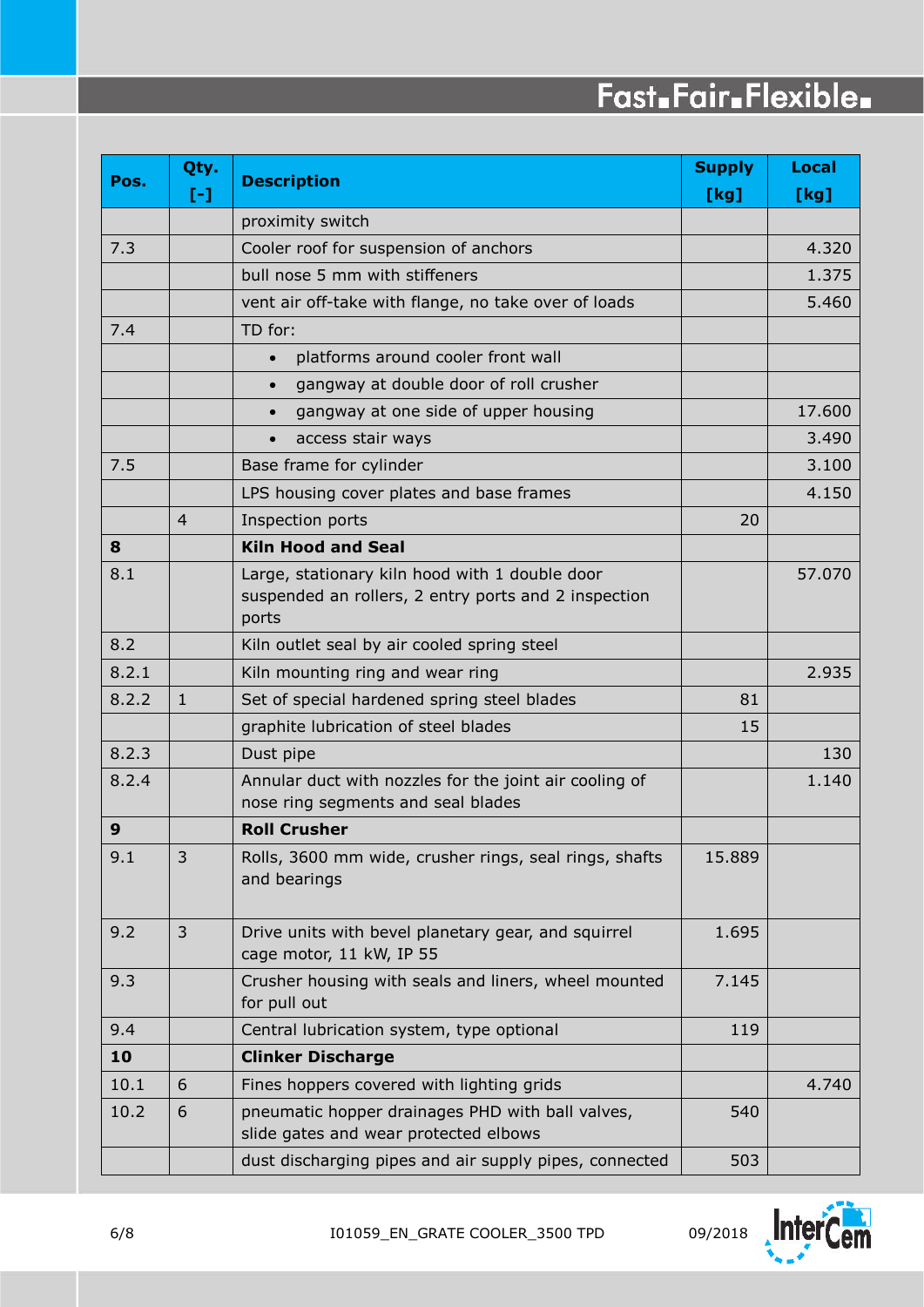| Pos. | Qty.<br>I-1    | <b>Description</b>                                                                                                                                                            | <b>Supply</b><br>[kg] | <b>Local</b><br>[kg] |
|------|----------------|-------------------------------------------------------------------------------------------------------------------------------------------------------------------------------|-----------------------|----------------------|
|      |                | with second KIDS fan                                                                                                                                                          |                       |                      |
|      | $\mathbf{1}$   | set of coupling pipes and accessories                                                                                                                                         | 38                    |                      |
|      | $\mathbf{1}$   | pneumatic system and maintenance unit                                                                                                                                         | 59                    |                      |
| 10.3 | $\mathbf{1}$   | clinker discharge chute under crusher without<br>dedusting                                                                                                                    |                       | 630                  |
| 11   |                | Water Injection - as calculated in data sheet P-3                                                                                                                             |                       |                      |
| 11.1 | $\mathbf{1}$   | rotary pump, for $5,1 \text{ m}^3/h$ ., 40 bar, 30 kW with motor<br>400 V, 50 Hz, prefabricated valve station with solenoid<br>valves and 1,5 kW seal air fan, 2 nozzle lance |                       | 1.861                |
| 11.2 |                | 50 m piping, 6 m <sup>3</sup> water tank                                                                                                                                      |                       | 2.025                |
| 12   |                | <b>Refractory Lining Cooler - weights estimates</b><br>only                                                                                                                   |                       |                      |
| 12.1 |                | hot section side walls:                                                                                                                                                       | 84.220                |                      |
|      |                | 230 mm bricks, 1500°C, 120 mm insulation                                                                                                                                      |                       |                      |
| 12.2 |                | kiln hood, same as hot section                                                                                                                                                | 182.570               |                      |
| 12.3 |                | cold section side walls:                                                                                                                                                      | 47.330                |                      |
|      |                | 116 mm bricks, 850°C, 90 mm insulation                                                                                                                                        |                       |                      |
| 12.4 |                | Castable side curbs for KIDS and Pendulum, 600 /700<br>mm high                                                                                                                | 26.150                |                      |
| 12.5 |                | Cooler roof with anchors:                                                                                                                                                     | 14.160                |                      |
|      |                | hot section: 234 mm castable, 1500°C                                                                                                                                          |                       |                      |
|      |                | cold section: 185 mm castable, 800°C                                                                                                                                          | 19.290                |                      |
|      |                | 116/65 mm insulation                                                                                                                                                          | 1.860                 |                      |
| 12.6 |                | Cooler drawing showing refractory thicknesses for<br>tendering                                                                                                                |                       |                      |
| 13   |                | <b>Instrumentation</b>                                                                                                                                                        |                       |                      |
| 13.1 | $\mathbf{1}$   | Thermocouple for secondary or tertiary air<br>PtRh/Pt, 24 V DC, with transmitter, 2 wires                                                                                     | $\overline{4}$        |                      |
| 13.2 | $\overline{4}$ | Thermocouples for KIDS COANDA nozzles                                                                                                                                         | 16                    |                      |
|      |                | NiCr/Ni, 24 V DC, with transmitter, 2 wires                                                                                                                                   |                       |                      |
| 13.3 | 8              | Thermocouples for COANDA nozzles                                                                                                                                              | 14                    |                      |
|      |                | NiCr/Ni, 24 V DC, with transmitter, 2 wires                                                                                                                                   |                       |                      |
| 13.4 |                | Fans:<br>pressure: 8 linear transducers 24 V DC, 4-20 mA, 2<br>wires                                                                                                          |                       | 31                   |
|      |                | flow: 8 square rooting transducers 24 V DC, 4-20 mA,<br>2 wires                                                                                                               |                       | 31                   |